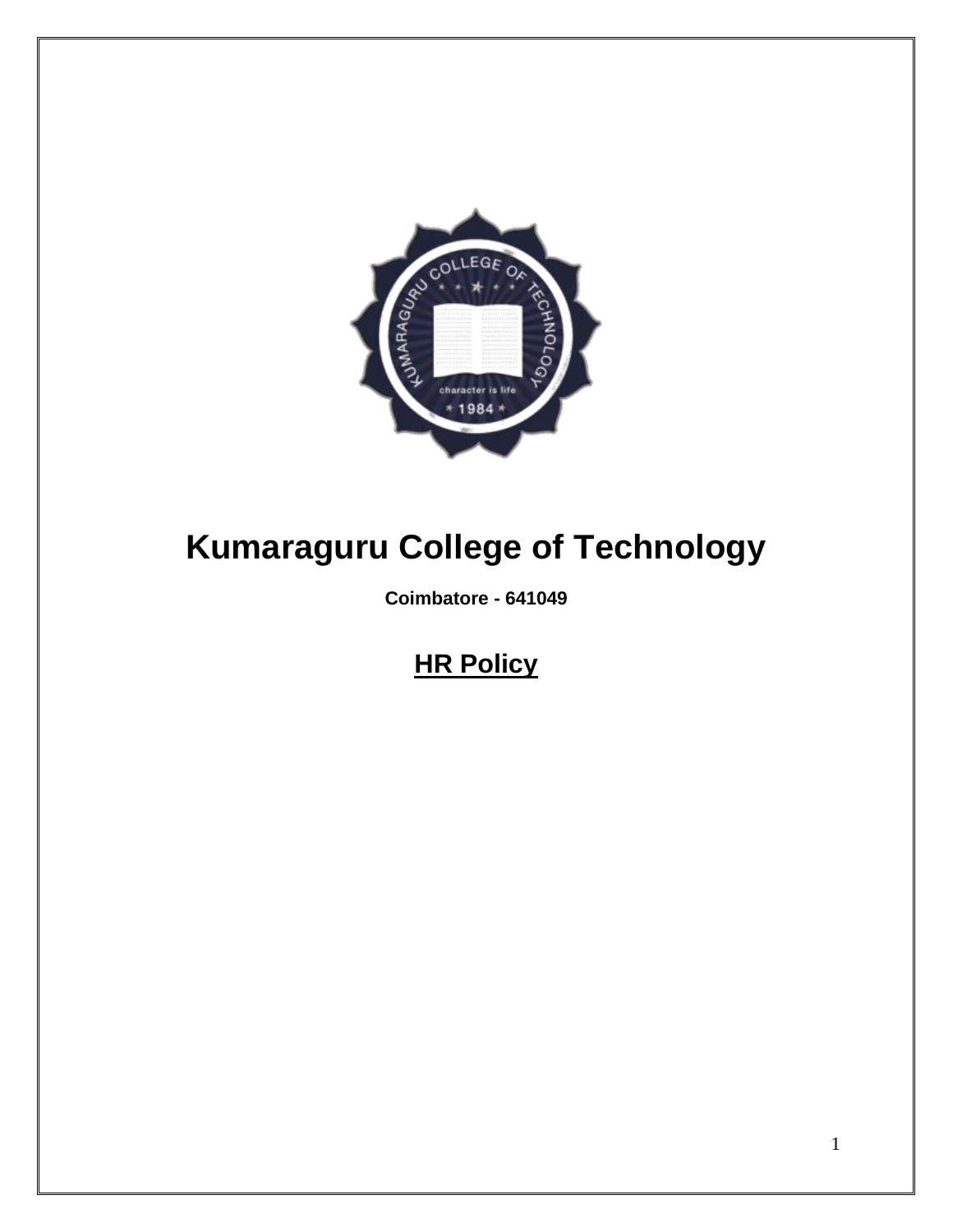#### KCT\_HR POLICY

## **Index**

| S.No | <b>Contents</b>                    | <b>Page Number</b> |
|------|------------------------------------|--------------------|
| 1    | About the Institution              |                    |
| 2    | Recruitment                        | 2                  |
| 3    | <b>Policy Governing Employment</b> | 2                  |
| 4    | Code of Conduct                    | 2                  |
| 5    | <b>Probation Policy</b>            | 3                  |
| 6    | Performance Management             | 3                  |
| 7    | <b>Career Advancement</b>          | 3                  |
| 8    | <b>Staff Welfare</b>               | 3                  |
| 9    | Work Schedule, Timings and Leave   | 4                  |
| 10   | Leave Rules                        |                    |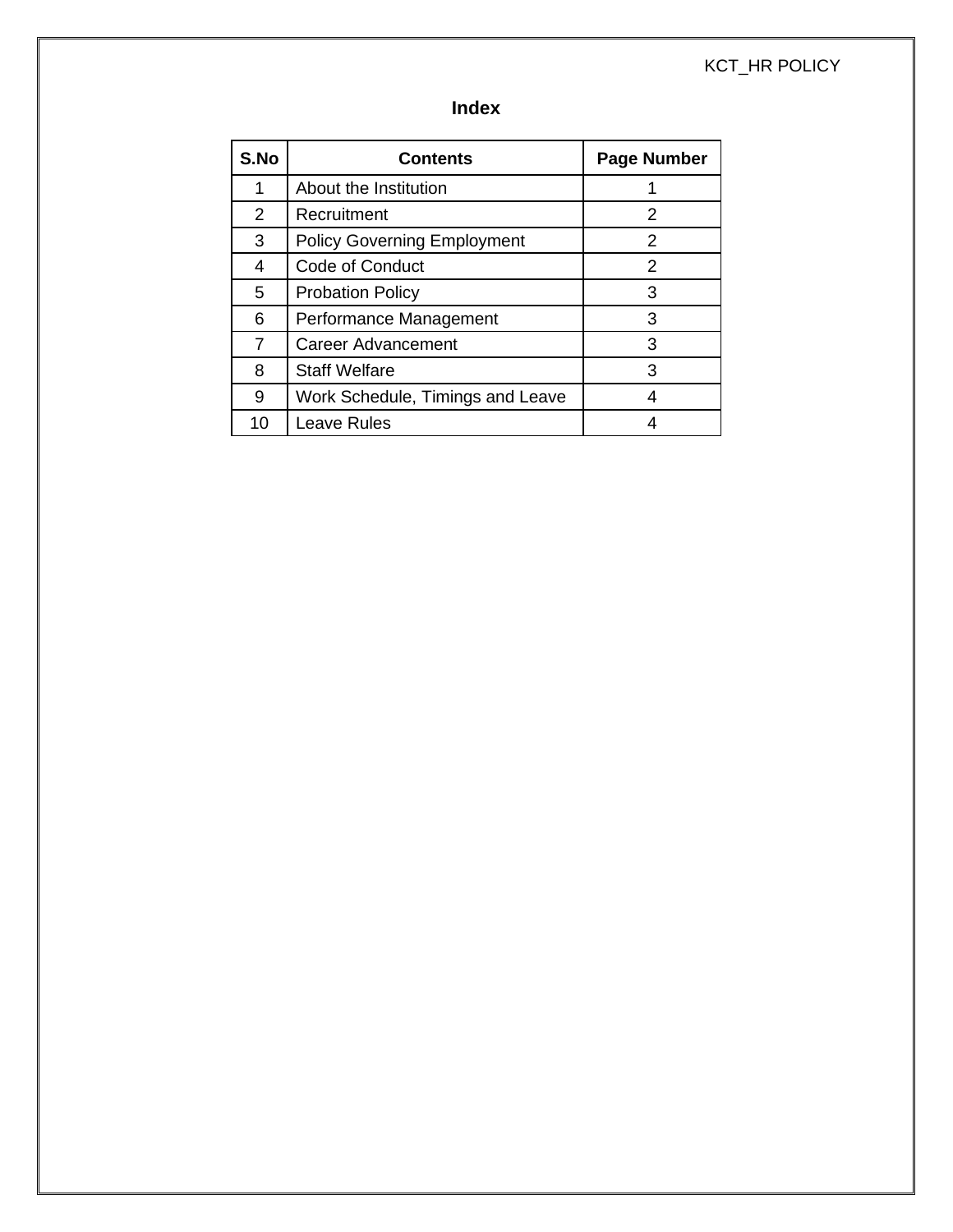## **KUMARAGURU COLLEGE OF TECHNOLOGY Coimbatore – 641 006**

#### **HUMAN RESOURCES POLICY-2021**

#### **1. About the Institution**

Kumaraguru College of Technology (KCT), Coimbatore is a private Engineering College started in 1984 under the auspices of Ramanandha Adigalar Foundation, a charitable educational trust of the Sakthi Group. Situated in a sprawling 156-acre campus abetting the IT corridor of Coimbatore, KCT is an autonomous institution affiliated to the Anna University, Chennai and approved by All India Council for Technical Education (AICTE). KCT has been accredited by National Assessment and Accreditation Council (NAAC) with Grade 'A' and all the eligible UG programs have also been accredited by National Board of Accreditation (NBA). This college is governed by a Governing Council.

#### **1.1 VISION:**

The vision of the college is to become a technical university of International Standards through continuous improvement.

#### **1.2 MISSION:**

Kumaraguru College of Technology (KCT) is committed to providing quality Education and Training in Engineering and Technology to prepare students for life and work equipping them to contribute to the technological, economic and social development of India. The College pursues excellence in providing training to develop a sense of professional responsibility, social and cultural awareness and set students on the path to leadership.

#### **1.3 QUALITY POLICY:**

We at Kumaraguru College of Technology strive to achieve customer satisfaction by providing Quality Education and Training in Engineering and Technology in a congenial and disciplined environment through

- ➢ Involvement at all levels
- ➢ Continuous Up-gradation of facilities
- $\triangleright$  Invest in building human capital
- ➢ Strive for Continuous Improvement.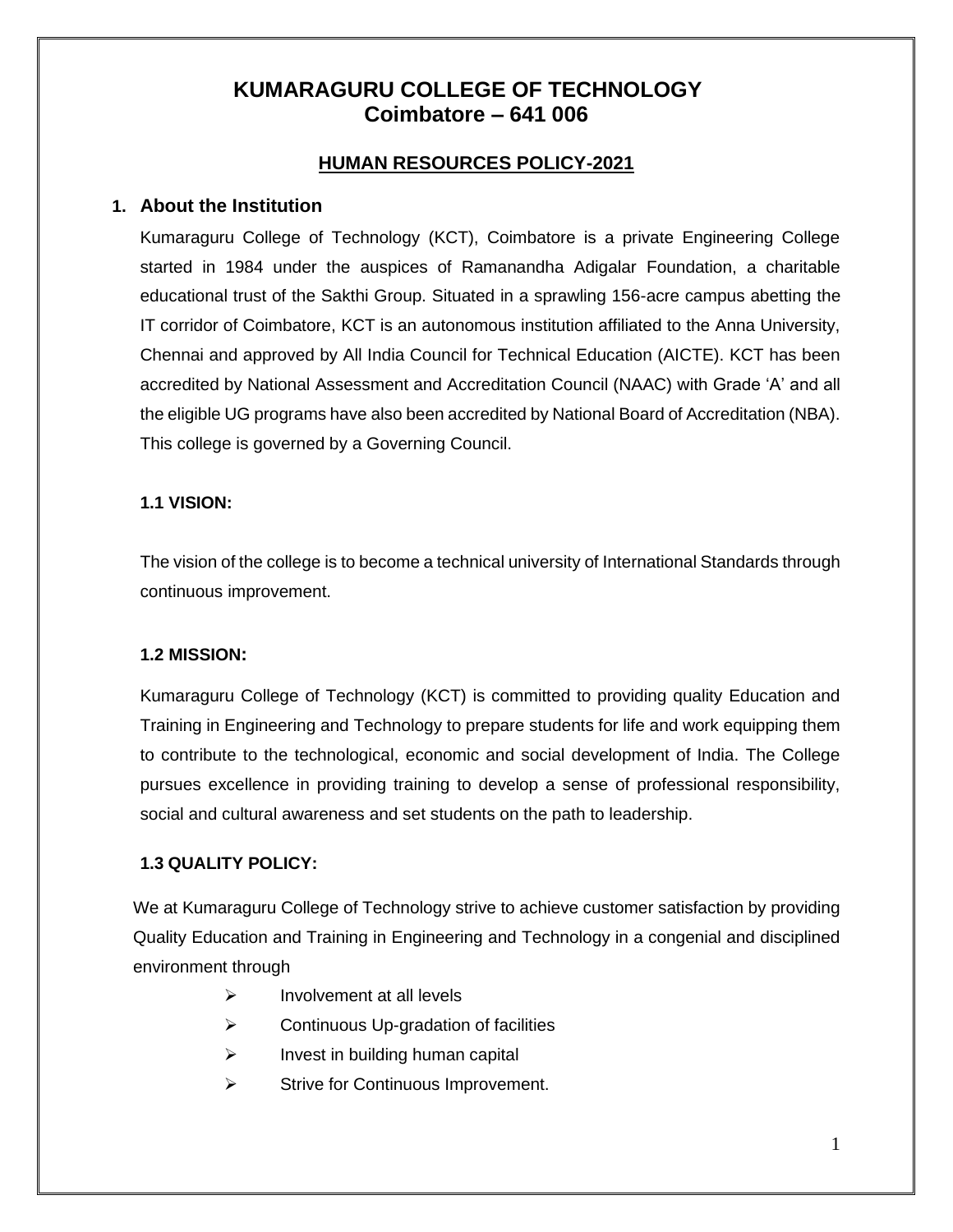#### **2. Recruitment:**

The Recruitment Manual of the Institution provides the framework, processes and systems that facilitates merit-based recruitment of academic and academic support staff as per the norms mandated by such as AICTE, UGC and Affiliation norms.

| LEVEL         | <b>CADRE</b>                   |
|---------------|--------------------------------|
| 1             | Principal                      |
| $\mathcal{P}$ | Professor                      |
| 3             | Associate Professor            |
| 4             | <b>Assistant Professor III</b> |
| 5             | <b>Assistant Professor II</b>  |
| 6             | <b>Assistant Professor I</b>   |
| 7             | Director of Physical Education |
|               | Librarian                      |

#### **a) Cadre Structure for Teaching Staff as per AICTE norms:**

#### **3. Policy Governing Employment**

The **Letter of Appointment** issued to every employee contains the **Terms and Conditions of Employment\***.

*(\* Annexure 1)*

The terms and conditions of employment cover the following.

- a) Date of commencement of services
- b) Role and assigned duties
- c) Probation and confirmation in services
- d) Voluntary separation from services
- e) Conditions governing compulsory relieving from the services
- f) Separation process
- g) Workplace norms

#### **4. Code of Conduct**

The **Code of Conduct policy**<sup>#</sup> covers mandatory workplace behavior and desirable practices. The policy also covers actions and behaviors that constitute violation of defined and established Norms. The disciplinary process and procedures that will apply for such violations are also covered.

(# Annexure 2)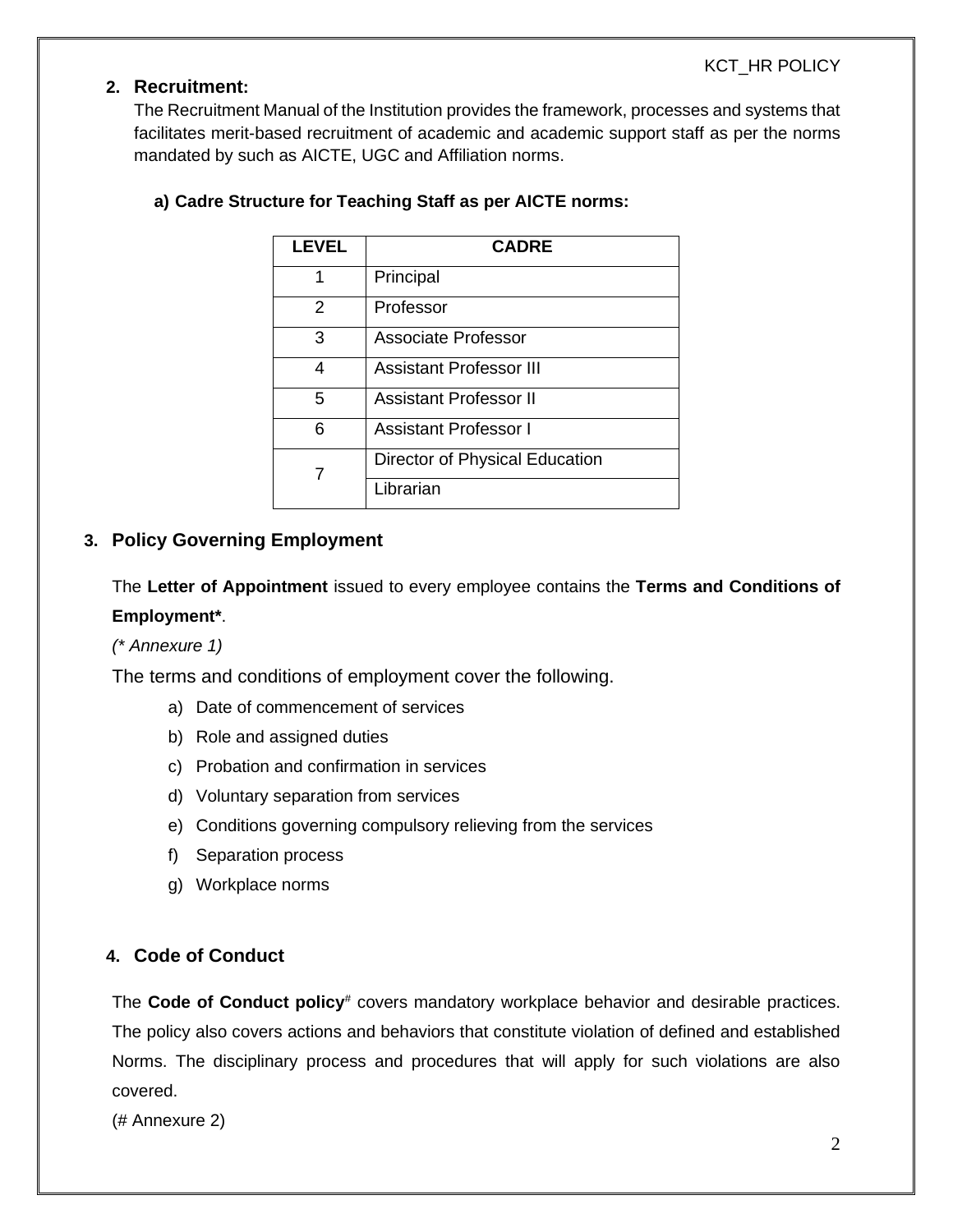#### **5. Probation Policy**

The **Probation policy\*\*** of the Institution covers the scope and applicability of the probation period and the process for confirmation *(\*\* Annexure 3)*

#### **6. Performance Management**

Performance Management in the Institution is guided by the **Performance Appraisal and Development System (PADS)** that covers all staff of the Institution. A rigorous process of Goal Setting and Periodic Reviews that involve a three tier model comprising of Assessment by Self, Head of Department and Institutional Leadership is enabled through a custom designed system. The outcomes of this elaborate process contribute to Performance Ratings that guide decisions on salary revisions, rewards and recognition, development opportunities and readiness to assume higher responsibilities.

#### **7. Career Advancement**

The **Promotion Policy**<sup>##</sup> of the institution details the Career ladder, Performance and other indicators that enable career growth. *(## Annexure 4)*

#### **8. Staff Welfare**

#### **Statutory: EPF, ESI and Gratuity:**

The Institution has implemented the Employee Provident Fund (EPF), Employee State Insurance (ESI) and Gratuity as per the respective acts.

#### **Other:**

The Institution has additionally provided for Health Insurance including Hospitalization and Group Accident policy.

The Institution offers facilities on campus that include –

- Medical Centre headed by qualified medical practitioners
- Transport Facility
- Fitness Centre KRAFT
- Meditation Centre Gnanasabai
- Staff Quarters
- Subsidized dining KORE, East KORE, Campus Dining
- Cafeterias across campus for informal collaboration and networking